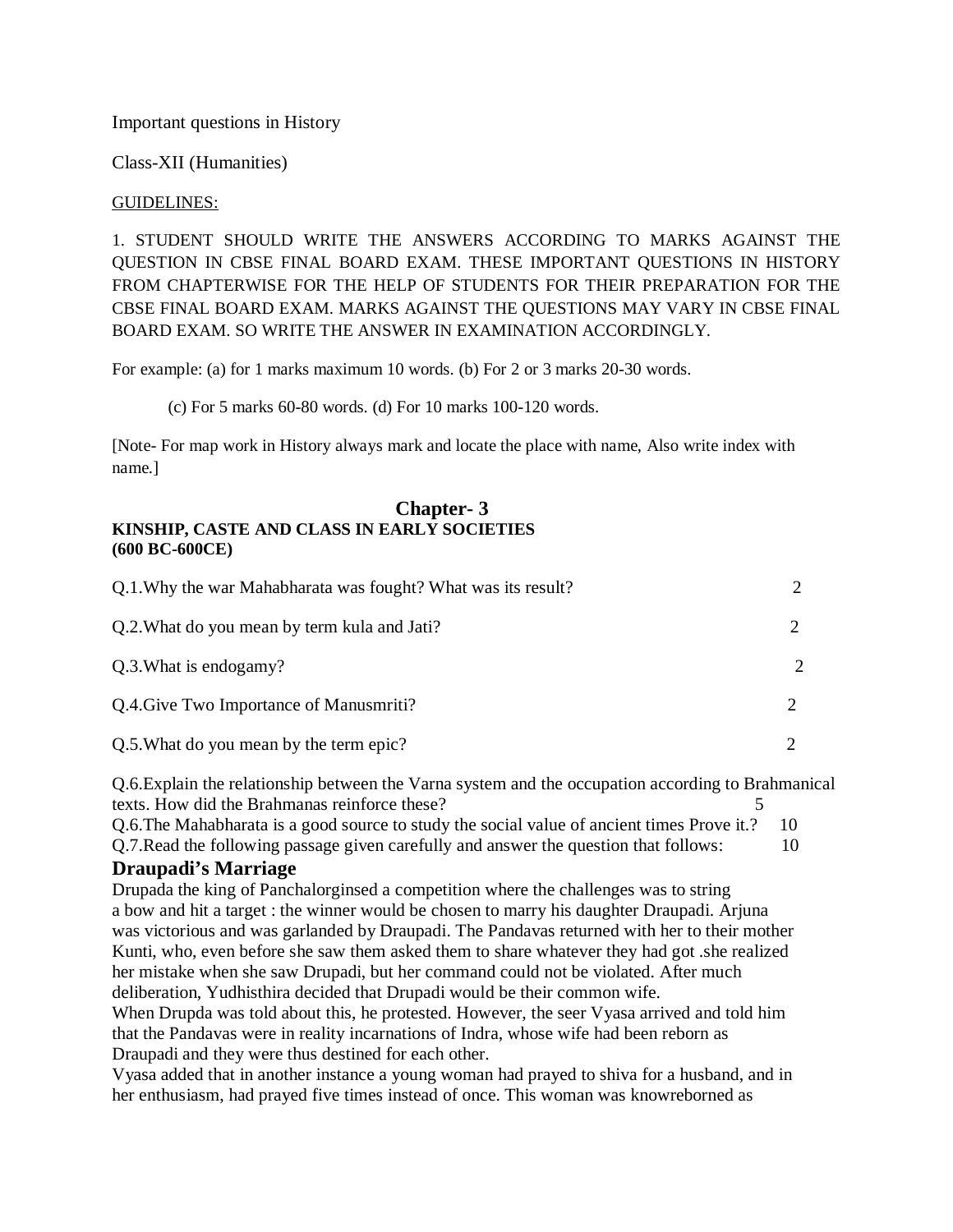Draupadi and Shiva had fulfilled her desire Convinced by these stories, Drupada consented to the marriage.

(i) What was the competition organized by the Panchala king Drupada for the marriage of his daughter? 3

(ii) What two explanations were given by Vyasa to convince king Drupada for Draupadibeing the common wife of the Pandvas? 3

(iii) What form of the marriage was Draupadi's marriage to the pandvas? Give two viewsof historians about the form of marriage. 4

## **Chapte -4**

## **Thinkers Belief and Buildings**

## **Culture Development (600 BCE – 600 CE)**

| Q.1. Mention four places associated with the life of the Buddha.             | $\mathcal{D}_{\mathcal{A}}$ |
|------------------------------------------------------------------------------|-----------------------------|
| Q.2. What do you mean by "Dharma Chakra Pravartana"?                         |                             |
| Q.3. Mention the various incarnations of Vishnu according to Vaishnavism.    | $2^{\circ}$                 |
| Q.4. Define Tri-ratna.                                                       | $\mathcal{R}$               |
| Q.5. What was the BudhaSangha? Discuss its characteristics.                  |                             |
| Q.6. How Buddhist text were prepared and preserved?                          |                             |
| Q.7. Read the given passage carefully and answer the question that follows – |                             |
| Why wereStupa's built                                                        |                             |

"This is an excerpt from the MahaparinibbanaSutta, part of the SuttaPitaka: As the Buddha lay dying, Ananda asked him: "What are we to do Lord, with remains of the Tathagata (another name for the Buddha)?"

The Buddha replied : "Hinder not yourselves Ananda by honouring the remains of the Tathagata. Be zealous, be intent on your own good."

But when pressed further, the Buddha said: "At the four crossroads they should erect a thupa (Pali for stupa) to the Tathagata. And whosever shall there place garlands or perfume …. or make a salutation there, or become in its presence calm of heart, that shall long be to them for a profit and joy."

## **Questions –**

| Q1. What are the Stupas? Who advised the Ananda to build the Stupa?             | $\Delta$ |
|---------------------------------------------------------------------------------|----------|
| Q2. From which chapter has this excerpt been taken? It is a part of which book? | 2        |
| Q3. Who was the Tathagata? What had he told about the importance of the stupa?  | 2        |
| Q4. Name any three places where the Stupas have been built.                     |          |

## **Chapter-5 THROUGH THE EYES OF TRAVELLERS**

Q.1. Name any two travellers who came India during the medieval period  $(11<sub>th</sub>$  to  $17<sub>th</sub>$ C)? 2 Q.2.Do you think Al-Biruni depended only on Sanskrit texts for his information and understanding of Indian society? 3

Q.3.What were the "barriers" discussed by Al-Biruni that obstructed him in understanding India? 5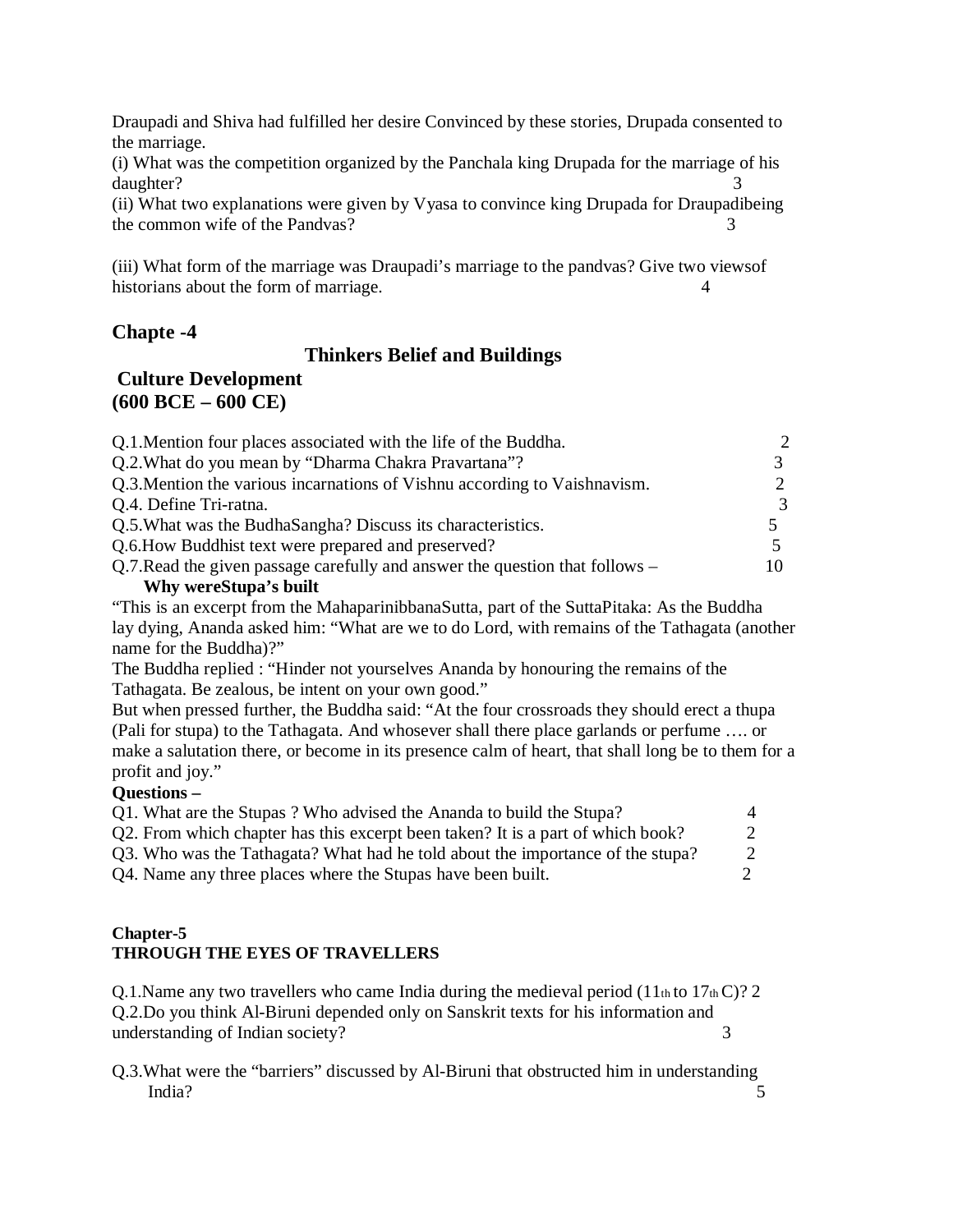Q.4.What did Bernier write about the Sati system? 5

Q.5.According to Bernier, What were the evils-effects of the crown ownership of land? 5

### Q.6.**Source based Questions** 10 **ON HORSE AND ON FOOT**

This is how Ibn Battuta described the postal system :

In India the postal system is of two kinds: The horse-post called 'Uluq' is run by royal horses stationed at distance of every four miles. The foot-post has three stations permit. It iscalled 'dawa', that is, one third of a mile ….. Now, at every third of a mile there is well populated village, outside which are three pavilions in which sit men with girded loins ready to start. Each of them carries a rod, two cubits in length with copper bells at the top. When the courier starts from the city, he holds the letter in one hand and the rod with its bells on the other; and he runs as fast as he can. When the men in the pavilion hear the ringing of bell they get ready. As soon as the courier reaches them one of them takes the letter from his and runs at the top speed shaking the rod all the while until he reaches the next dawa. And the same process continues till the letter reaches its destination. This foot-person is quicker than the horse-post; and often it is used to transport the fruit of Khurasan which are much desired in India.

| (i) Name the two kinds of postal System.                                       |  |
|--------------------------------------------------------------------------------|--|
| (ii) Explain how the foot post worked.                                         |  |
| (iii) Why does Ibn-Battua think that the postal system in India was efficient? |  |
| $(iv)$ How did the State encourage merchants in the 14th century?              |  |

#### \*\*\*\*

#### **Chapter-6 BHAKTI-SUFI TRADITIONS CHANGES IN RELIGIOUS BELIEFS AND DEVOTIONAL TEXTS (08TH TO 18TH CENTURY)**

| Q.1 What does Bhakti movement mean?                                     | 2              |
|-------------------------------------------------------------------------|----------------|
| Q.2 What do you mean by Sufism?                                         | $\overline{2}$ |
| Q.3 Who were Alavars and Nayanars?                                      | 2              |
| Q.4. Give the name of any four well known reformers of Bhakti movement? | 2              |
| Q.5. What is the importance of Murshid in Sufi ideology?<br>2           |                |
| Q.6. Describe the causes of the rise of Bhakti movement?                | 5              |
| Q.7. Discuss the influences & importance of Bhakti movement?            | 5              |
| Q.8. What were Attitude of the Nayanars&Alavars sects towards the cast? | 5.             |
|                                                                         |                |

Q.9. Describe the teaching of Kabir? How does he describe the ultimate reality through the Poems? 5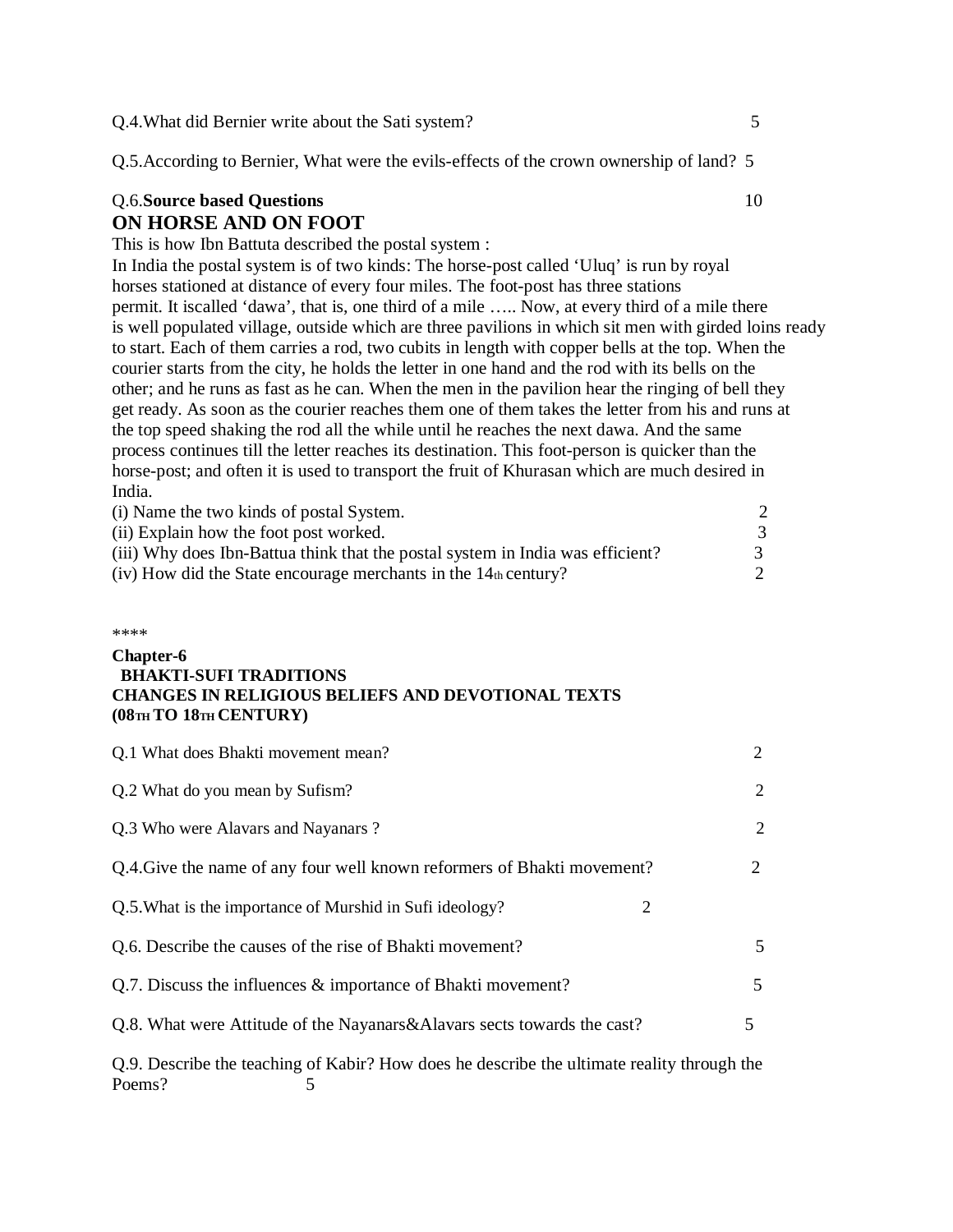#### \*\*\*\*

### **Chapter-7**

## **An imperial capital: Vijayanagar**

Q.1.Hampi town is located in the bank of which river? 2

Q.2. Mention the silent features of the temple of Hampi. 2

# Q.3.How did the water requirements problems solved in Vijayanagarempire ? 2

Q.4.Who was Colin Mackenzie ? Mention his importance in Indian history ?2

Q.5.Which goddess is called Pampa ?2

Q.6.What do you think were the advantages and disadvantages of enclosing agricultural land within the fortified area of the city? 5

Q.7. What do you think was the significance of the ritual's associated with theMahanavamidibba ?5 Q.8. What impression of the lives of the ordinary people of Vijayanagara can you cull from the various descriptions in Vijayanagara empire. 5

Q.9.Evaluate the importance of Amar Nayaka System in emergence of VijayanagaraEmpire. 5

\*\*\*\*

### **Chapter-8**

## **PEASANT, ZAMINDARS AND STATE**

| Q.1. Mention various duties performed by state officials in the 16th century? | $\mathcal{D}_{\mathcal{L}}$ |
|-------------------------------------------------------------------------------|-----------------------------|
| Q.2. Who was the author of Ain-I Akbari?                                      | $\overline{2}$              |
| Q.3. Who were Raiyat? How many types of Raiyat?                               | 2                           |
| Q.4. How many seasons of agriculture according to Ain?                        | $\overline{2}$              |
| Q.5. What was Jins-i-Kamil?                                                   |                             |
| Q.6. Describe the functions of Describe Ain-i-Akbari?                         |                             |
| Q.7. What were the role played by women in agrarian society?                  | 5                           |
| Q.8. How land revenue was fixed?                                              | 5                           |
| Q.9. Explain the salient features of zabti system?                            |                             |

Q.10. Who werezamindars? What were their functions? 2+8=10

\*\*\*\*

### **Chapter-9**

#### **KINGS AND CHRONICLES (MUGHAL COURT 16TH-17TH CENTURY)**

| Q.1Name the dynasty which ruled India during 1526 to 1707. Who was the founder of this dynasty? | 2  |
|-------------------------------------------------------------------------------------------------|----|
| Q.2. Manuscripts involved a number of people performing a variety of tasks. Give some such      |    |
| people engaged in the task.                                                                     |    |
| Q.3. Assess the role played by women of the imperial household in the Mughal Empire.            |    |
| Q.4. Write a short note on BadshahNama.                                                         | 5  |
| Q.5. Discuss the merits and demerits of the MansabdariSytem.                                    | 5. |
| .O.6.Source based questions:                                                                    |    |
| <b>DADDAD I AIZDADI</b>                                                                         |    |

## **DARBAR-I-AKBARI**

Abulfazl gives a vivid account of Akber'sdarbar.

Whever his majesty (Akber) holds court (darbar) a large drum is bitten, the sounds of which accompanied by divine praise. In this manner people of all classes received notice. His majesty's sons and grand children the grandees of the court, and all other men who have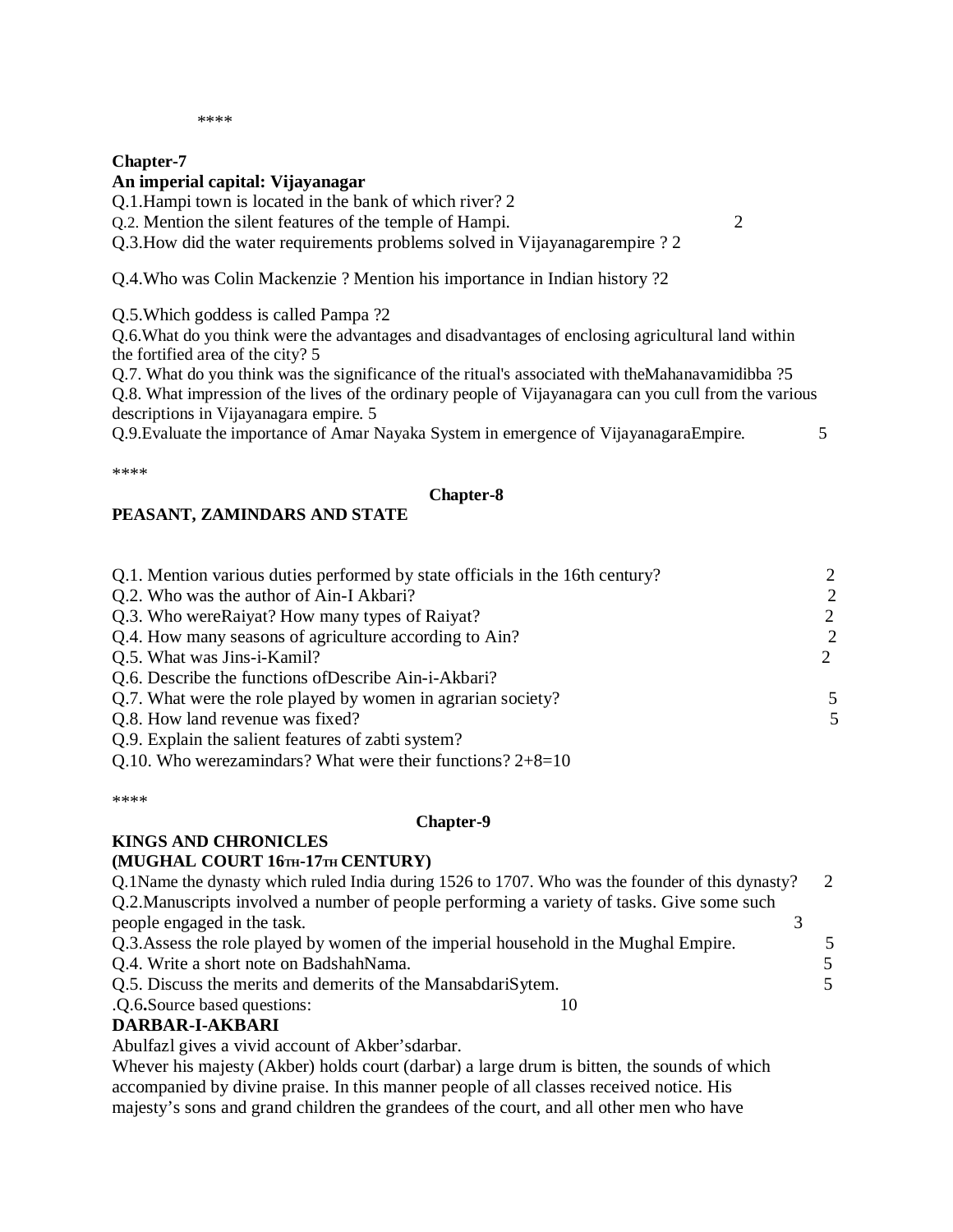admittance attend to make the kornish and remains standing in their proper place learned men of renowned and skillful machines pay their respect. And the officers of justice present their reports. His majesty with his usual insights gives orders and settlers everything in a satisfactory manner. During the whole time skillful gladiator's and wrestlers from all countries hold themselves in readiness and singers male and female are in waiting. Claver jugglers and funny tumblers also are annexations to exhibit their dexterity and agility

| Q.1. Describe the main activities taking place in the court? |   |
|--------------------------------------------------------------|---|
| Q.2. What was the significant of the darbar procedures?      | 3 |
| Q3. Define the term "Kornish".                               |   |
| Q4. Explain the term "JharokhaDarshan."                      | 3 |

\*\*\*\*

#### **Chapter-10**

#### **COLONIALISM AND THE COUNTRYSIDE**

| Q.1. What was Permanent Settlement?                                         | 2  |
|-----------------------------------------------------------------------------|----|
| Q.2. Explain the ryotwari system of revenue.                                | 2  |
| Q.3. What was Deeds of hire?                                                | 2  |
| Q.4. Who weresanthals? What are the two features of their lives?            | 2  |
| Q.5. Who wereJotedars?                                                      | 2  |
| Q.6. Why Zamindars defaulted on payments?                                   | 5  |
| Q.7. Why did the Santhals revolted against the British rule?                | 5  |
| Q.8. Passage Based Questions.                                               | 10 |
| Referring to the condition of zamindars and the auction of lands, the Fifth |    |
| Report stated.                                                              |    |
| The revenue was not realized with punctuality, and lands to a               |    |

considerable extent were periodically exposed to sale by auction. In the native year 1203, corresponding with 1796 - 1797, the land advertised for sale

comprehended a jumma or assessment of sicca rupees 28, 70, 061, the

extent of land actually sold bore a jumma or assessment of

14,18, 756 and the amount of purchase money sicca rupees 17,90, 416,. In 1204 corresponding with 1797-98 the land advertised was for sicca rupees 26, 66,

191 the quality sold was for sicca rupees 21, 47, 580. Among the defaulters

were some of the oldest families or the country. Such were the rajahs of

Nuddea, RajeshayeBishenpore (all districts of Bengal), and others, the dismemberment of whose estates at the end of each succeeding year threatened them with poverty and ruin, and in some instances presented difficulties to the revenue officer, in their efforts to preserve undiminished the amount of public assessment.

| Q1. Why did Zamindars defaulter on payments?                         |  |
|----------------------------------------------------------------------|--|
| Q2. Name some of the oldest families who were defaulters in payment? |  |
| Q3. What was fifth report?                                           |  |

\*\*\*\*

#### **Chapter-11 REBELS AND THE RAJ**

Q.1. Which Governor-Genreral introduced the SubsidaryAlliance ?Name the four major powers accepting it. 2

Q.2. Who was the last Nawab of Awadh? Where was he sent on Pension? 3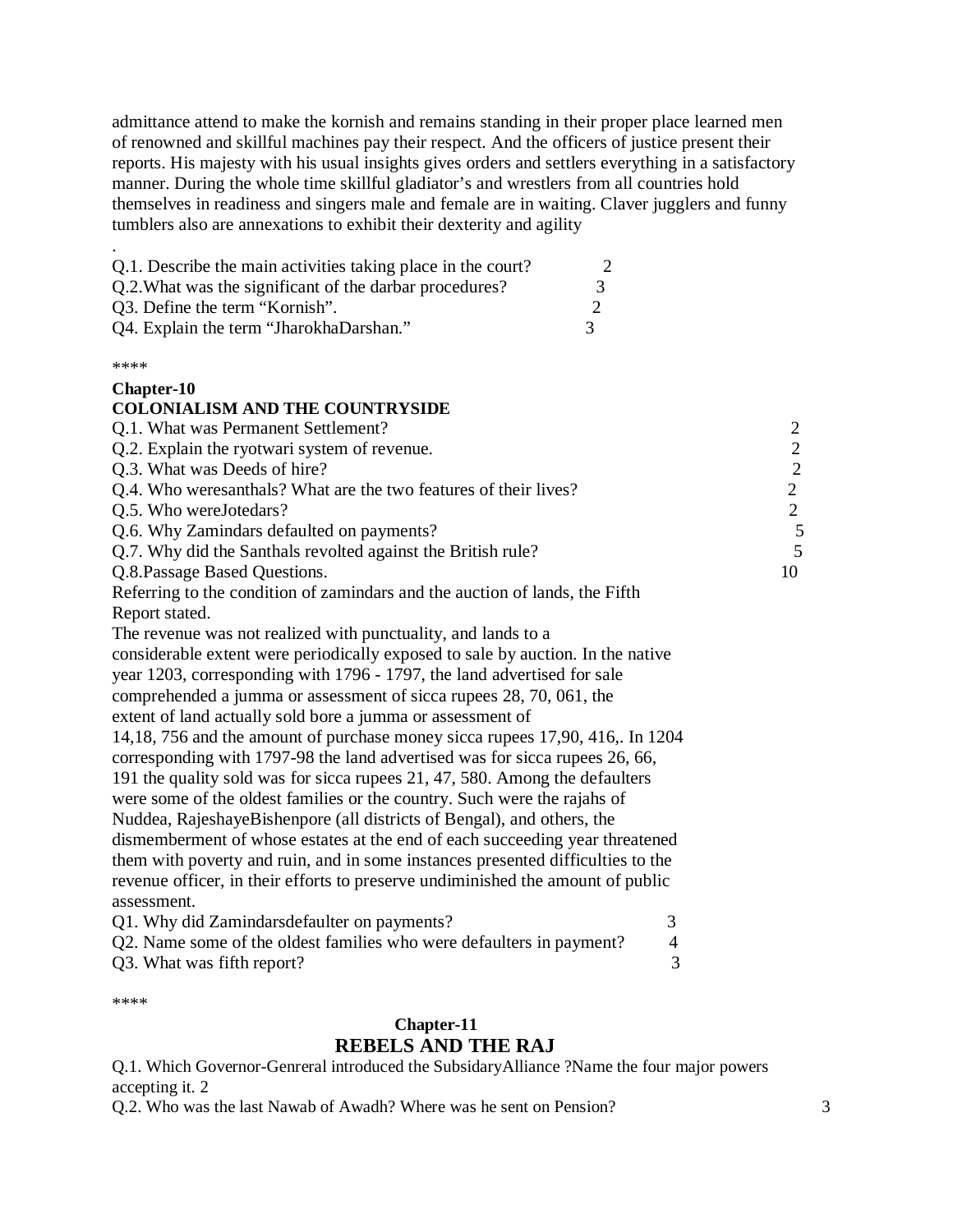Q.3. What were the policies and administrative causes of the Revolt of 1857? 5 Q.4. What were the causes of the failure of the 1857 Revolt? 5 Q.5. Discuess the nature of revolt of 1857. 5 Q.6.What were the social, economical religious and military causes of 1857 revolt? 10 \*\*\*\*

# **Chapter-12 COLONIAL CITIES**

### **URBANISATION, PLANNING AND ARCHITECTURE**

Q.1 To what extent are census data useful in reconstruction patterns of urbanization in the colonial context? 2

Q.2. Why did the records of the colonial cities were preserved? 3

Q.3. What were the new kinds of public places that emerged in the colonial city? what function did they serve?

Q.4. Why were the hill stations developed in India by Britishers ? 5

Q.5. Assess the impact of health and defence needs on town planning in Colonial Calcutta. 5 Q.6.Passage based question : 10

Read the given passage carefully and answer the questions that follows:- "Escaping to the Countryside"

This is how the famous poet MirzaGhalib described what the people of Delhi did when the British forces occupied the city in 1857: Smiting the enemy and driving him before them, the victors (i.e., the British) overran the city in all directions. All whom they found in the street they cut down … For two to three days every road in the city, from the Kashmiri Gate to ChandniChowk, was a battlefield. Three gates – the Ajmeri, the Turcoman and the Delhi – were still held by the rebels … At thenaked spectacle of this vengeful wrath and malevolent hatred the colour fled frommen's faces, and a vast concourse of men and women … took to precipitateflightthrough these three gates. Seeking the little villages and shrines outside the city, they drew breath to wait until such time as might favour their return.

(i) Who was MirzaGhalib ?1

(ii) What was happening in Delhi in 1857 and why ?3

(iii) Which three gates were under the rebels, while British army was occupiying Delhi? 3

(iv) What was the condition of the people of Delhi ?3

\*\*\*\*

## **Chapter-13**

### **MAHATMA GANDHI AND THE NATIONALIST MOVEMENT CIVIL DISOBEDIENCE AND BEYOND**

| Q.1. Name one movement launched for farmers and peasants by Mahatma Gandhi in India?    |               |
|-----------------------------------------------------------------------------------------|---------------|
| Q.2. State the significance of Gandhiji's speech at Banaras Hindu University?           |               |
| Q.3. What is meant by Rowlatt Act?                                                      |               |
| Q.4. Why was charkha chosen as a national symbol?                                       | -1            |
| Q.5. What was the significance of Lahore Session of Congress?                           | 1             |
| Q.6 Describe the Gandhi – Irwin Pact of 1931?                                           | 3             |
| Q.7 What was the attitude of the Indian National Congress towards the second world war? | $\mathcal{D}$ |
| Q.8. Why did Gandhiji start Non-cooperation Movement? Why was it withdrawn?3            |               |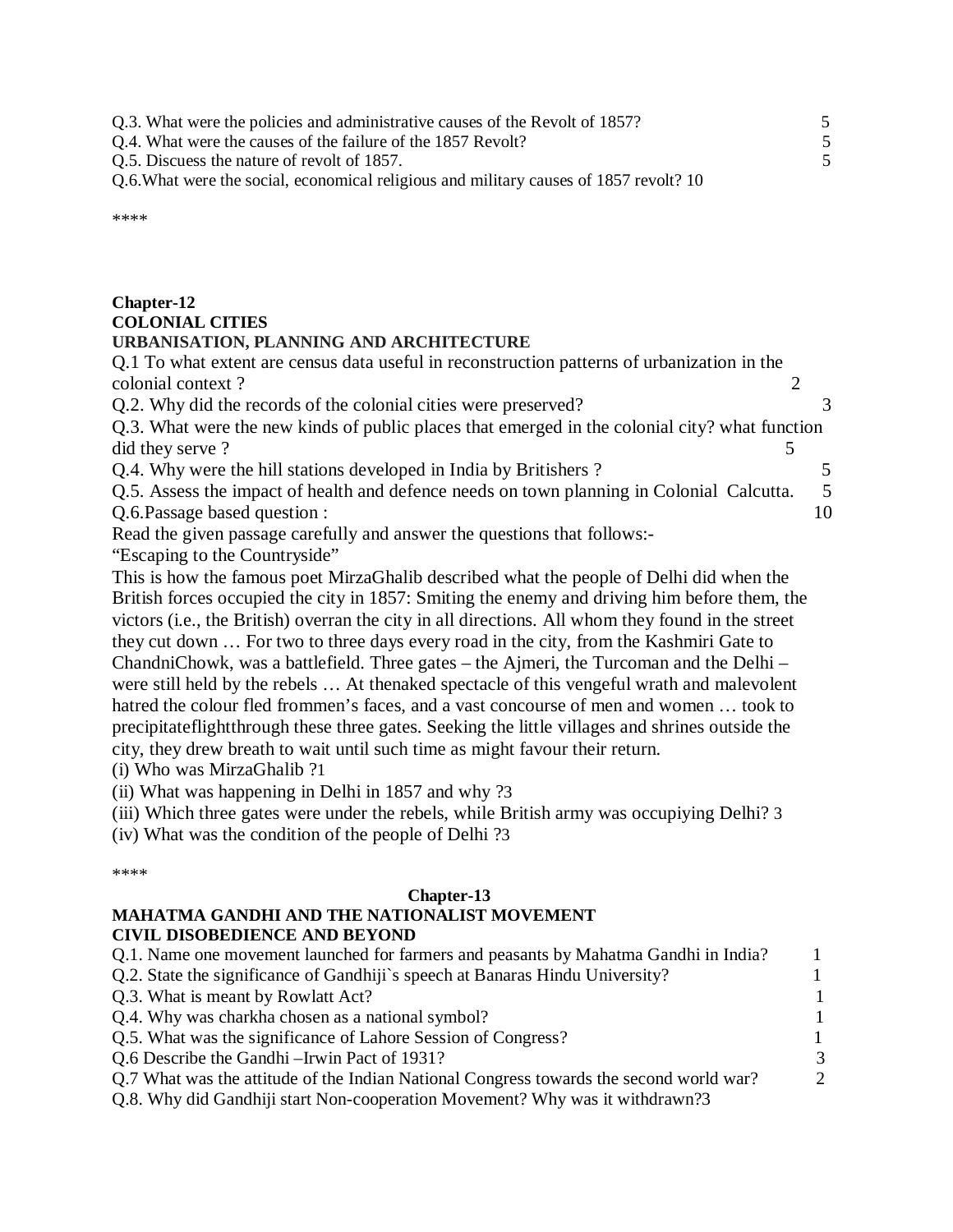Q.9. Explain the significance of Dandi March? 2

Q11. What was the problem of separate electorates? What were the disagreement between Congress andDalits on this issue? Finally what solution to be of this issue? 2 Q12. How did Gandhiji transform National Movement into mass movement? 3 Q13. Explain the sources from which we can reconstruct the political career of Mahatma. 2 Q.14 "Where ever Gandhiji went, rumours spread of his miraculous power." Explain with Examples. 3 Q.15 Source based questions: 5 Read the following passage and answer the questions given below:

Why the salt satyagraha?

Why was salt the symbol of protest? This is what Mahatma Gandhi wrote:

The volume of information being gained daily shows how wickedly the salt tax has being designed. In order to prevent the use of salt that has not paid the tax which is at times even fourteen times its value, the Government destroys the salt it can not sell profitably. Thus it taxes the nation's vital necessity; it prevents the public from manufacturing it and destroys what nature manufactures without effort. No adjective is strong enough for characterising this 74

wicked dog-in-the-manager policy. From various sources I hear tales of such wanton destruction of the nation's property in all parts of India. Maunds if not tons of salt are said to be destroyed on the Konkan coast. The same tale comes from Dandi. Wherever there is likelihood of natural salt being taken away by the people living in the neighbourhood areas for their personal use, salt officers are posted for the sole purpose of carrying on destruction. Thus valuable national property is destroyed at national expense and salt taken out of the mouths of the people.

The salt monopoly is thus a fourfold curse. It deprives the people of a valuable easy village industry, involves wanton destruction of property that nation produces in abundance, the destruction itself means more national expenditure, and fourthly, to crown his folly, and unheard-of takes of more than 1,000 per cent is exacted from a starving people.

This tax has remained so long because of the apathy of the general public. Now that it is sufficiently roused, the tax has to go. How soon it will be abolished depends upon the strength the people.

| Q1- Why was salt the symbol of protest?                                            |  |
|------------------------------------------------------------------------------------|--|
| Q2- Why was salt destroyed by the Colonial Government?                             |  |
| Q3- Why did Mahatma Gandhi consider the salt tax more oppressive than other taxes? |  |

\*\*\*\*

#### **Chapter-14**

# **UNDERSTANDING PARTITION**

## **POLITICS, MEMORIES, EXPERIENCES**

| Q.1 What do you mean by the term Holocaust?                                           |               |
|---------------------------------------------------------------------------------------|---------------|
| Q.2 What was Lucknow pact?                                                            | 1             |
| Q.3 What is Pakistan resolution?                                                      | 1             |
| Q.4 What was the attitude of the Indian National Congress towards second world war?   | $\mathbf{1}$  |
| Q.5 What was the impact of separate electorates for Muslims on the communal politics? |               |
| Q.6 The partition of India was a holocaust. Justify?                                  | $\mathcal{D}$ |
| Q.7 What are the merits and demands of Oral history?                                  | 3             |
| Q.8 Why Cabinet missions was sent to India? What were the main features of its plan?5 |               |
| Q.9 What was the impact of partition on Indian women.                                 | 5             |